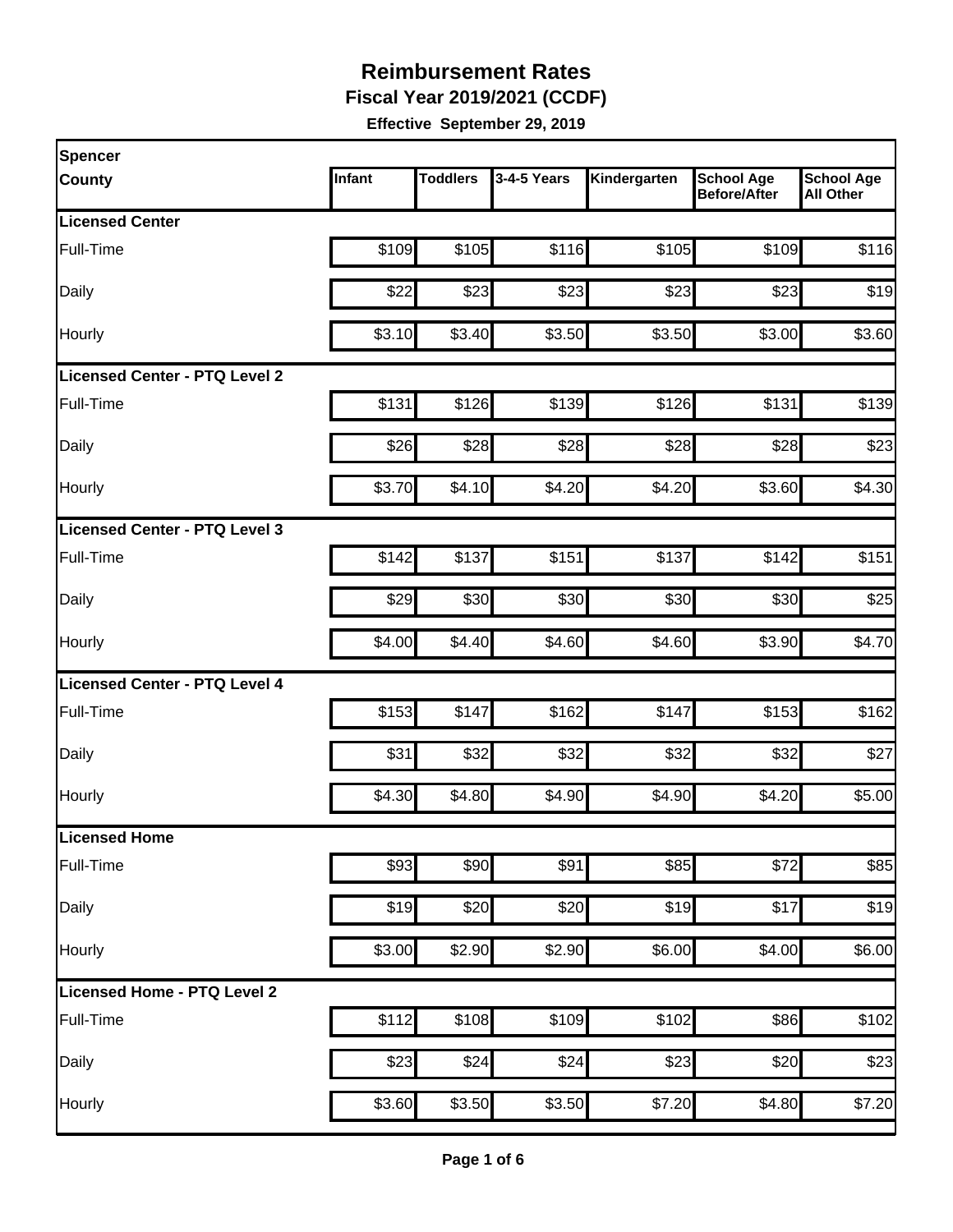**Fiscal Year 2019/2021 (CCDF)**

| <b>Spencer</b>                           |        |                 |             |              |                                          |                                       |
|------------------------------------------|--------|-----------------|-------------|--------------|------------------------------------------|---------------------------------------|
| <b>County</b>                            | Infant | <b>Toddlers</b> | 3-4-5 Years | Kindergarten | <b>School Age</b><br><b>Before/After</b> | <b>School Age</b><br><b>All Other</b> |
| Licensed Home - PTQ Level 3              |        |                 |             |              |                                          |                                       |
| Full-Time                                | \$121  | \$117           | \$118       | \$111        | \$94                                     | \$111                                 |
| Daily                                    | \$25   | \$26            | \$26        | \$25         | \$22                                     | \$25                                  |
| Hourly                                   | \$3.90 | \$3.80          | \$3.80      | \$7.80       | \$5.20                                   | \$7.80                                |
| <b>Licensed Home - PTQ Level 4</b>       |        |                 |             |              |                                          |                                       |
| Full-Time                                | \$130  | \$126           | \$127       | \$119        | \$101                                    | \$119                                 |
| Daily                                    | \$27   | \$28            | \$28        | \$27         | \$24                                     | \$27                                  |
| Hourly                                   | \$4.20 | \$4.10          | \$4.10]     | \$8.40       | \$5.60                                   | \$8.40                                |
| <b>Registered Ministry</b>               |        |                 |             |              |                                          |                                       |
| Full-Time                                | \$97   | \$70            | \$70        | \$59         | \$27                                     | \$70                                  |
| Daily                                    | \$19   | \$16            | \$15        | \$13         | \$3                                      | \$16                                  |
| Hourly                                   | \$3.10 | \$3.40          | \$1.40      | \$1.40       | \$2.70                                   | \$1.40                                |
| <b>Registered Ministry - PTQ Level 1</b> |        |                 |             |              |                                          |                                       |
| Full-Time                                | \$103  | \$88            | \$93        | \$82         | \$68                                     | \$93                                  |
| Daily                                    | \$21   | \$20            | \$19        | \$18         | \$13                                     | \$18                                  |
| Hourly                                   | \$3.10 | \$3.40          | \$2.50      | \$2.50       | \$2.90                                   | \$2.50                                |
| <b>Registered Ministry - PTQ Level 2</b> |        |                 |             |              |                                          |                                       |
| Full-Time                                | \$131  | \$126           | \$139       | \$126        | \$131                                    | \$139                                 |
| Daily                                    | \$26   | \$28            | \$28        | \$28         | \$28                                     | \$23                                  |
| Hourly                                   | \$3.70 | \$4.10          | \$4.20      | \$4.20       | \$3.60                                   | \$4.30                                |
| <b>Registered Ministry - PTQ Level 3</b> |        |                 |             |              |                                          |                                       |
| Full-Time                                | \$142  | \$137           | \$151       | \$137        | \$142                                    | \$151                                 |
| Daily                                    | \$29   | \$30            | \$30        | \$30         | \$30                                     | \$25                                  |
| Hourly                                   | \$4.00 | \$4.40          | \$4.60      | \$4.60       | \$3.90                                   | \$4.70                                |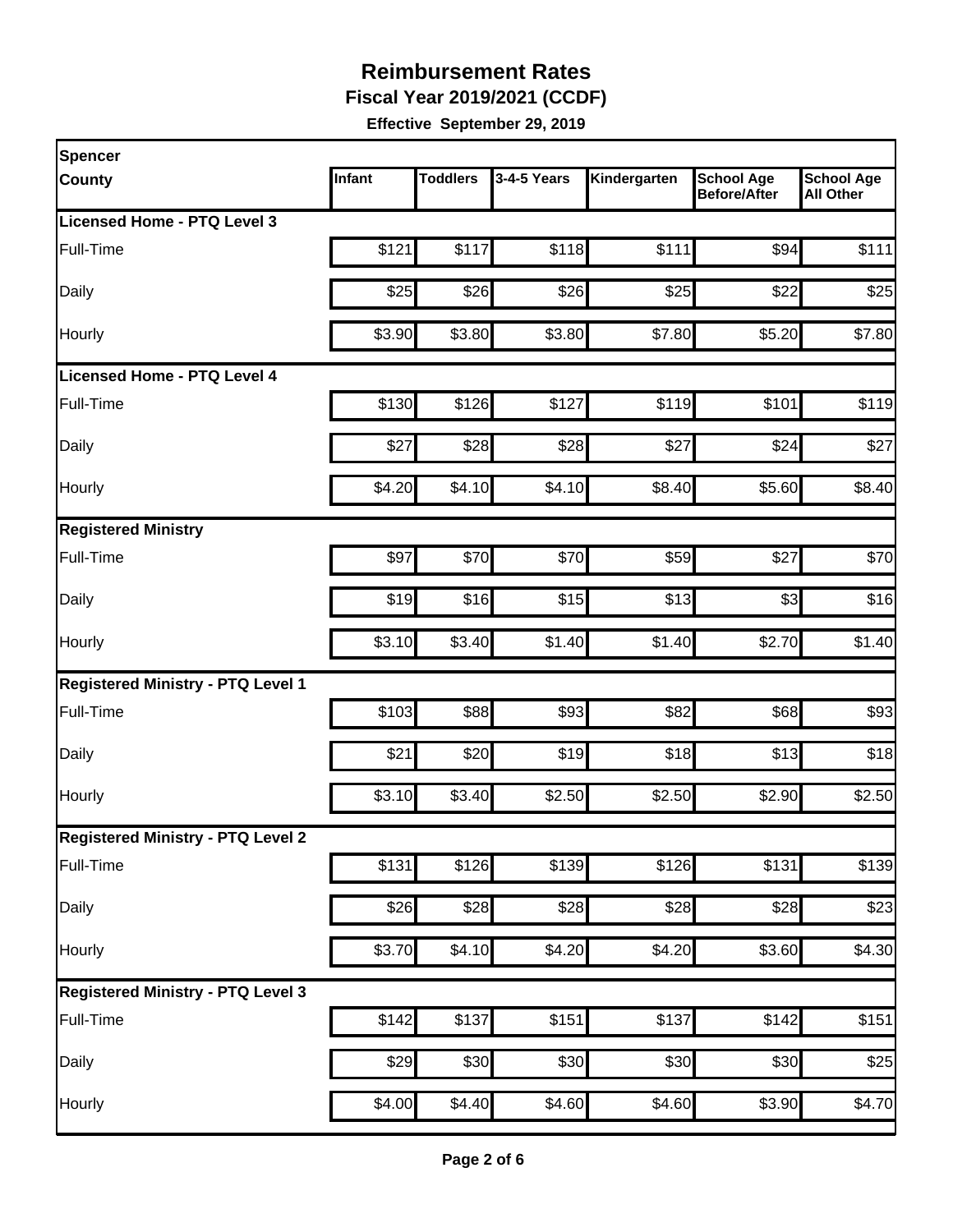**Fiscal Year 2019/2021 (CCDF)**

| Spencer                                  |               |                 |             |              |                                          |                                       |
|------------------------------------------|---------------|-----------------|-------------|--------------|------------------------------------------|---------------------------------------|
| <b>County</b>                            | <b>Infant</b> | <b>Toddlers</b> | 3-4-5 Years | Kindergarten | <b>School Age</b><br><b>Before/After</b> | <b>School Age</b><br><b>All Other</b> |
| <b>Registered Ministry - PTQ Level 4</b> |               |                 |             |              |                                          |                                       |
| Full-Time                                | \$153         | \$147           | \$162       | \$147        | \$153                                    | \$162                                 |
| Daily                                    | \$31          | \$32            | \$32        | \$32         | \$32                                     | \$27                                  |
| Hourly                                   | \$4.30        | \$4.80          | \$4.90      | \$4.90       | \$4.20                                   | \$5.00                                |
| <b>Exempt Center</b>                     |               |                 |             |              |                                          |                                       |
| Full-Time                                | \$97          | \$70            | \$70        | \$59         | \$27                                     | \$70                                  |
| Daily                                    | \$19          | \$16            | \$15        | \$13         | \$3                                      | \$16                                  |
| Hourly                                   | \$3.10        | \$3.40          | \$1.40      | \$1.40       | \$2.70                                   | \$1.40                                |
| <b>Accredited Exempt Center</b>          |               |                 |             |              |                                          |                                       |
| Full-Time                                | \$120         | \$116           | \$116       | \$116        | \$118                                    | \$88                                  |
| Daily                                    | \$24          | \$25            | \$25        | \$25         | \$25                                     | \$21                                  |
| Hourly                                   | \$3.40        | \$3.70          | \$3.90      | \$3.90       | \$3.30                                   | \$4.00                                |
| <b>Exempt Home</b>                       |               |                 |             |              |                                          |                                       |
| Full-Time                                | \$63          | \$63            | \$63        | \$67         | \$25                                     | \$59                                  |
| Daily                                    | \$14          | \$14            | \$14        | \$14         | \$5                                      | \$13                                  |
| Hourly                                   | \$3.00        | \$2.90          | \$2.90      | \$1.90       | \$2.80                                   | \$3.00                                |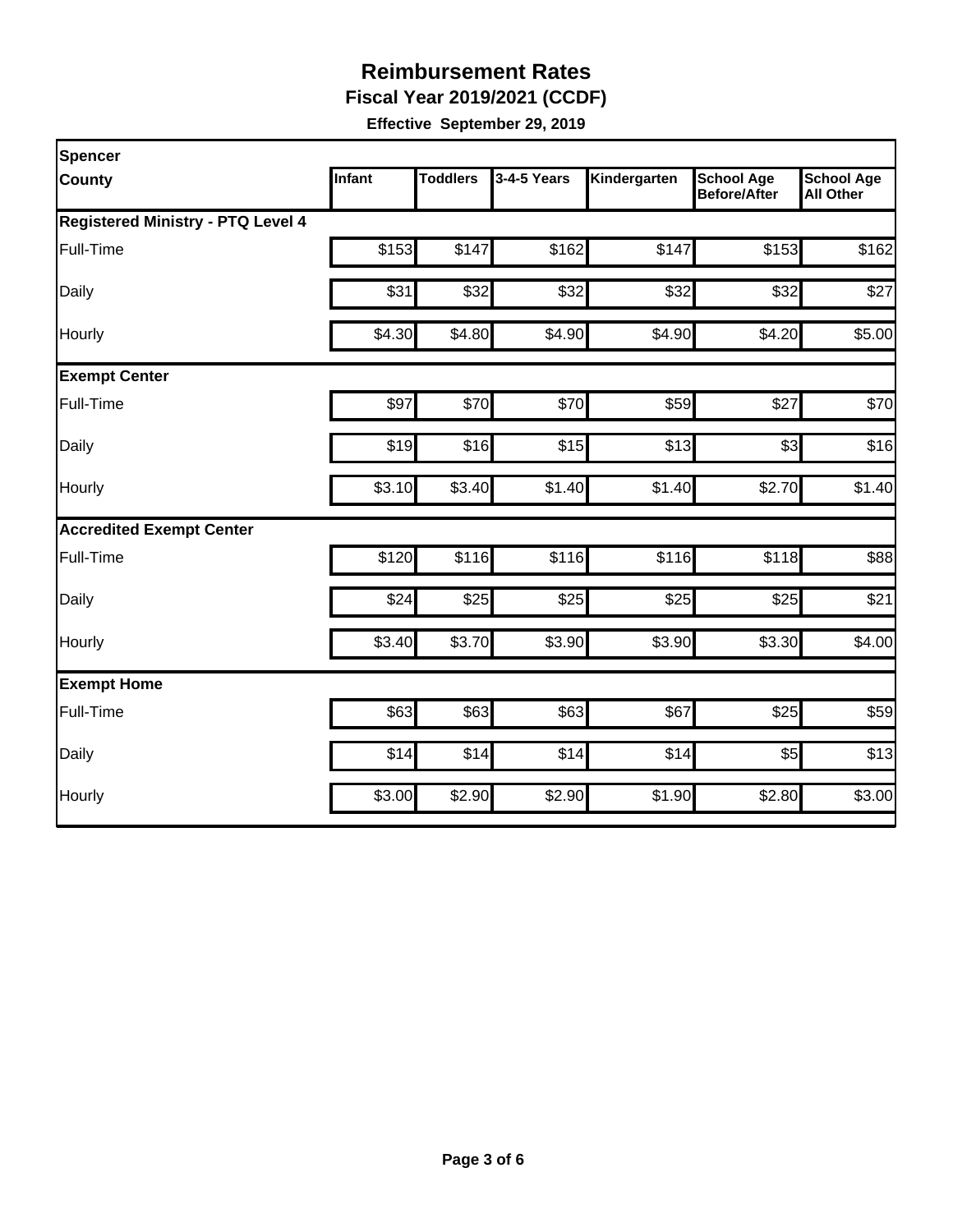**School Year 2019/2021 (OMW Pre-K)**

| Spencer                       |        |                 |             |              |                                   |                         |
|-------------------------------|--------|-----------------|-------------|--------------|-----------------------------------|-------------------------|
| <b>County</b>                 | Infant | <b>Toddlers</b> | 3-4-5 Years | Kindergarten | <b>School Age</b><br>Before/After | School Age<br>All Other |
| Licensed Center - PTQ Level 3 |        |                 |             |              |                                   |                         |
| Full-Time                     |        |                 | \$166.10    |              |                                   |                         |
| Daily                         |        |                 |             |              |                                   |                         |
| Hourly                        |        |                 |             |              |                                   |                         |
| Licensed Center - PTQ Level 4 |        |                 |             |              |                                   |                         |
| Full-Time                     |        |                 | \$178.20    |              |                                   |                         |
| Daily                         |        |                 |             |              |                                   |                         |
| Hourly                        |        |                 |             |              |                                   |                         |
| Licensed Home - PTQ Level 3   |        |                 |             |              |                                   |                         |
| Full-Time                     |        |                 | \$129.80    |              |                                   |                         |
| Daily                         |        |                 |             |              |                                   |                         |
| Hourly                        |        |                 |             |              |                                   |                         |
| Licensed Home - PTQ Level 4   |        |                 |             |              |                                   |                         |
| Full-Time                     |        |                 | \$139.70    |              |                                   |                         |
| Daily                         |        |                 |             |              |                                   |                         |
| Hourly                        |        |                 |             |              |                                   |                         |
| VCP Ministry - PTQ Level 0    |        |                 |             |              |                                   |                         |
| Full-Time                     |        |                 | \$77.00     |              |                                   |                         |
| Daily                         |        |                 |             |              |                                   |                         |
| Hourly                        |        |                 |             |              |                                   |                         |
| VCP Ministry - PTQ Level 3    |        |                 |             |              |                                   |                         |
| Full-Time                     |        |                 | \$166.10    |              |                                   |                         |
| Daily                         |        |                 |             |              |                                   |                         |
| Hourly                        |        |                 |             |              |                                   |                         |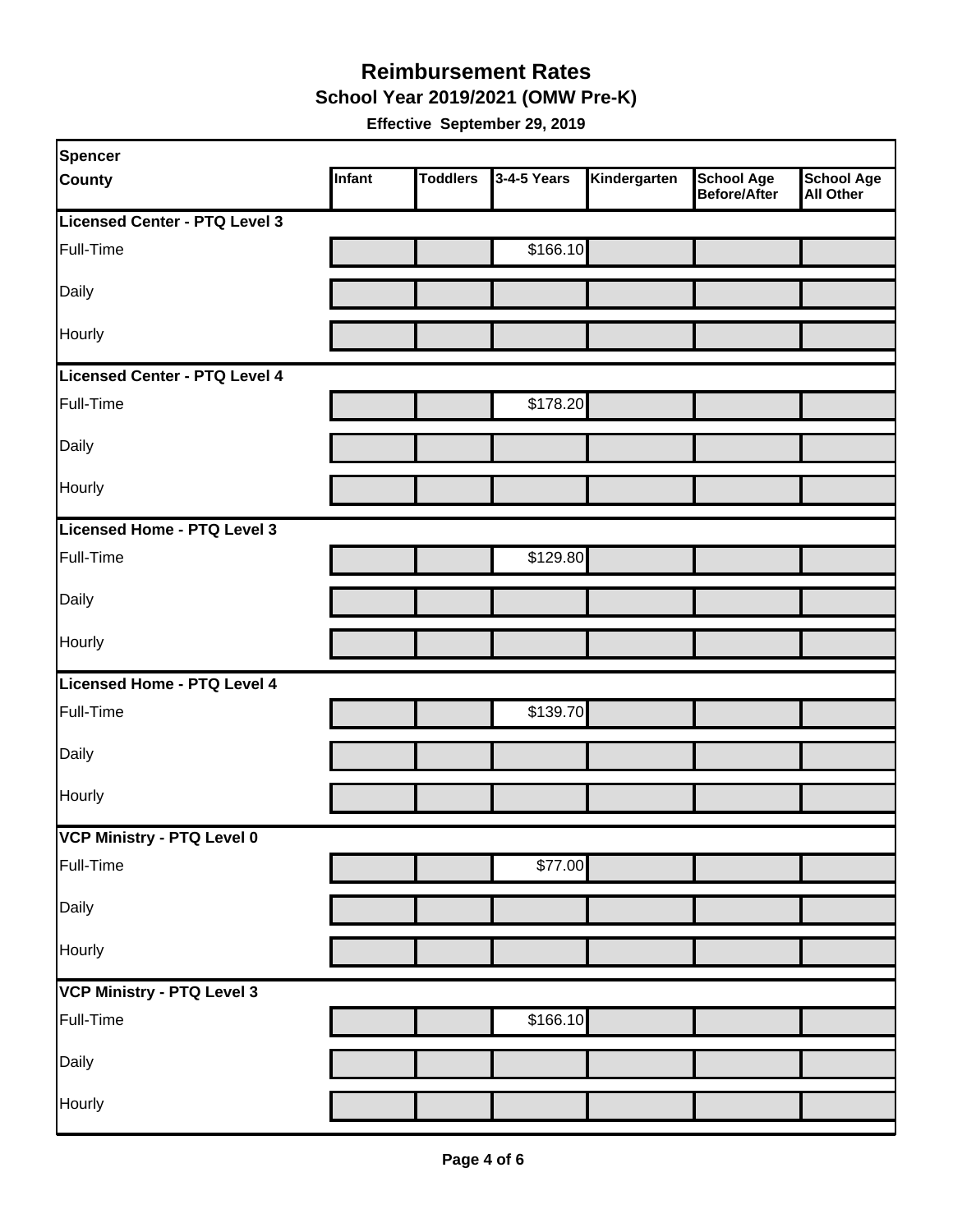**School Year 2019/2021 (OMW Pre-K)**

| Spencer                                        |        |                 |             |              |                                   |                                       |  |  |
|------------------------------------------------|--------|-----------------|-------------|--------------|-----------------------------------|---------------------------------------|--|--|
| <b>County</b>                                  | Infant | <b>Toddlers</b> | 3-4-5 Years | Kindergarten | <b>School Age</b><br>Before/After | <b>School Age</b><br><b>All Other</b> |  |  |
| <b>VCP Ministry - PTQ Level 4</b>              |        |                 |             |              |                                   |                                       |  |  |
| Full-Time                                      |        |                 | \$178.20    |              |                                   |                                       |  |  |
| Daily                                          |        |                 |             |              |                                   |                                       |  |  |
| Hourly                                         |        |                 |             |              |                                   |                                       |  |  |
| Private Accredited School - PTQ Level 0        |        |                 |             |              |                                   |                                       |  |  |
| Full-Time                                      |        |                 | \$127.60    |              |                                   |                                       |  |  |
| Daily                                          |        |                 |             |              |                                   |                                       |  |  |
| Hourly                                         |        |                 |             |              |                                   |                                       |  |  |
| Private Accredited School - PTQ Level 1        |        |                 |             |              |                                   |                                       |  |  |
| Full-Time                                      |        |                 | \$127.60    |              |                                   |                                       |  |  |
| Daily                                          |        |                 |             |              |                                   |                                       |  |  |
| Hourly                                         |        |                 |             |              |                                   |                                       |  |  |
| <b>Private Accredited School - PTQ Level 2</b> |        |                 |             |              |                                   |                                       |  |  |
| Full-Time                                      |        |                 | \$152.90    |              |                                   |                                       |  |  |
| Daily                                          |        |                 |             |              |                                   |                                       |  |  |
| Hourly                                         |        |                 |             |              |                                   |                                       |  |  |
| Private Accredited School - PTQ Level 3        |        |                 |             |              |                                   |                                       |  |  |
| Full-Time                                      |        |                 | \$166.10    |              |                                   |                                       |  |  |
| Daily                                          |        |                 |             |              |                                   |                                       |  |  |
| Hourly                                         |        |                 |             |              |                                   |                                       |  |  |
| Private Accredited School - PTQ Level 4        |        |                 |             |              |                                   |                                       |  |  |
| Full-Time                                      |        |                 | \$178.20    |              |                                   |                                       |  |  |
| Daily                                          |        |                 |             |              |                                   |                                       |  |  |
| Hourly                                         |        |                 |             |              |                                   |                                       |  |  |